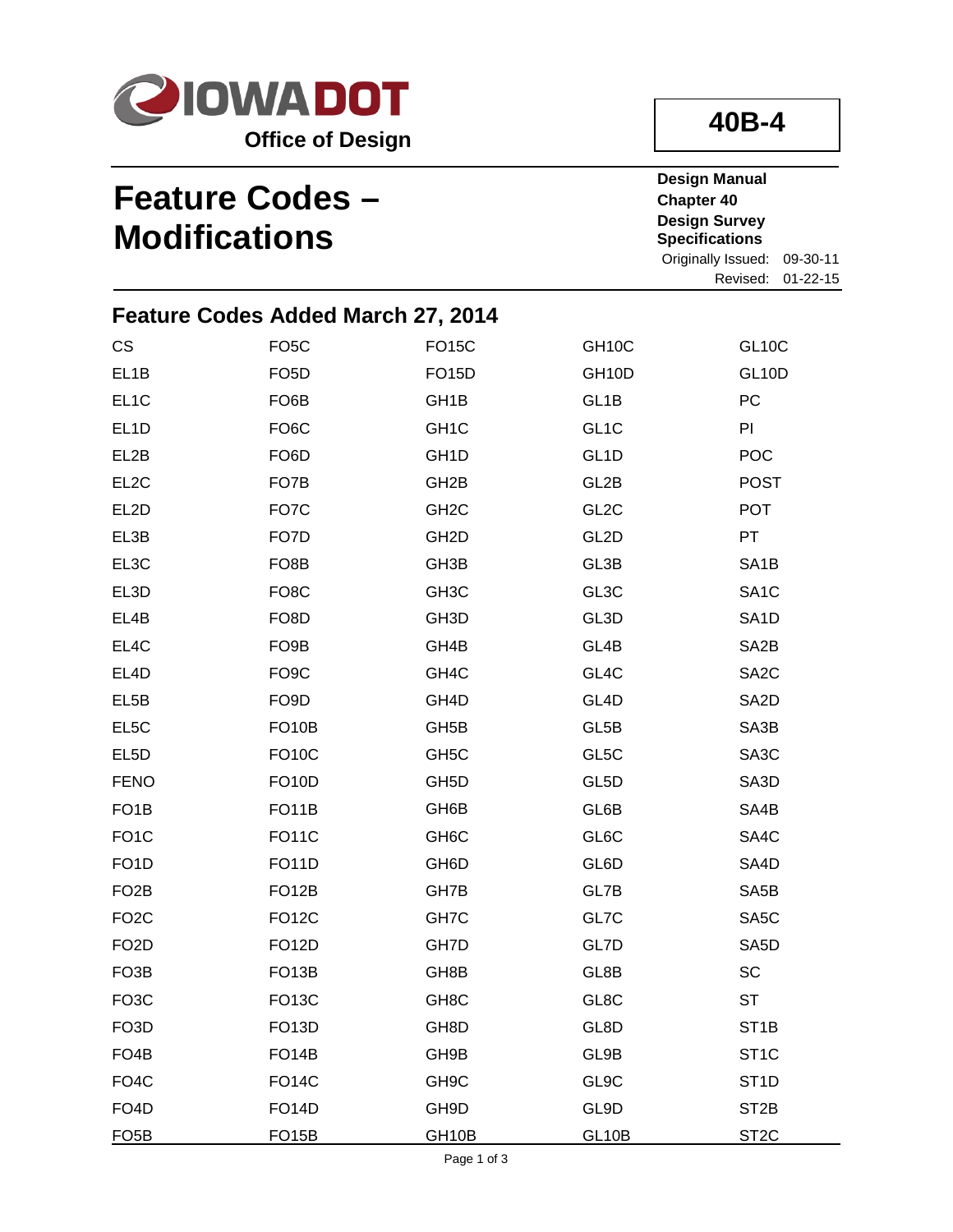FOK **FOL** 

FOM FON

| ST <sub>2</sub> D                              | TL <sub>1</sub> D                            | TL <sub>5</sub> D | TV4C              | WL3C       |
|------------------------------------------------|----------------------------------------------|-------------------|-------------------|------------|
| ST <sub>3</sub> B                              | TL <sub>2</sub> B                            | <b>TS</b>         | TV <sub>4</sub> D | WL3D       |
| ST <sub>3</sub> C                              | TL <sub>2</sub> C                            | TV <sub>1</sub> B | TV <sub>5</sub> B | WL4B       |
| ST <sub>3</sub> D                              | TL <sub>2</sub> D                            | TV <sub>1</sub> C | TV <sub>5</sub> C | WL4C       |
| ST4B                                           | TL3B                                         | TV <sub>1</sub> D | TV <sub>5</sub> D | WL4D       |
| ST <sub>4</sub> C                              | TL3C                                         | TV <sub>2</sub> B | WL1B              | WL5B       |
| ST <sub>4</sub> D                              | TL3D                                         | TV <sub>2</sub> C | WL1C              | WL5C       |
| ST <sub>5</sub> B                              | TL <sub>4</sub> B                            | TV2D              | WL1D              | WL5D       |
| ST <sub>5</sub> C                              | TL4C                                         | TV3B              | WL2B              |            |
| ST <sub>5</sub> D                              | TL <sub>4</sub> D                            | TV3C              | WL2C              |            |
| TL <sub>1</sub> B                              | TL <sub>5</sub> B                            | TV3D              | WL2D              |            |
| TL <sub>1</sub> C                              | TL <sub>5</sub> C                            | TV4B              | WL3B              |            |
|                                                | <b>Feature Codes Removed March 27, 2014</b>  |                   |                   |            |
| <b>ELA</b>                                     | <b>FOG</b>                                   | <b>GHI</b>        | <b>SAC</b>        | <b>TGP</b> |
| <b>ELB</b>                                     | <b>FOK</b>                                   | <b>GHJ</b>        | SAD               | <b>TVA</b> |
| <b>ELC</b>                                     | <b>FOL</b>                                   | <b>GLA</b>        | <b>SAE</b>        | <b>TVB</b> |
| <b>ELD</b>                                     | <b>FOM</b>                                   | <b>GLB</b>        | <b>STA</b>        | <b>TVC</b> |
| <b>ELE</b>                                     | <b>FON</b>                                   | <b>GLC</b>        | <b>STB</b>        | <b>TVD</b> |
| <b>FOA</b>                                     | <b>FOO</b>                                   | GLD               | <b>STC</b>        | <b>TVE</b> |
| <b>FOB</b>                                     | <b>GHA</b>                                   | <b>GLE</b>        | <b>STD</b>        | <b>WLA</b> |
| <b>FOC</b>                                     | <b>GHB</b>                                   | <b>GLF</b>        | <b>STE</b>        | <b>WLB</b> |
| <b>FOD</b>                                     | <b>GHC</b>                                   | GLG               | <b>TLA</b>        | <b>WLC</b> |
| <b>FOE</b>                                     | <b>GHD</b>                                   | <b>GLH</b>        | <b>TLB</b>        | <b>WLD</b> |
| <b>FOF</b>                                     | <b>GHE</b>                                   | GLI               | <b>TLC</b>        | <b>WLE</b> |
| <b>FOG</b>                                     | <b>GHF</b>                                   | GLJ               | <b>TLD</b>        |            |
| <b>FOH</b>                                     | <b>GHG</b>                                   | <b>SAA</b>        | <b>TLE</b>        |            |
| <b>FOI</b>                                     | <b>GHH</b>                                   | <b>SAB</b>        | <b>TDL</b>        |            |
|                                                | <b>Feature Codes Added March 4, 2013</b>     |                   |                   |            |
| <b>UPH</b>                                     |                                              |                   |                   |            |
|                                                | <b>Feature Codes Added September 1, 2011</b> |                   |                   |            |
| <b>CEL</b>                                     | <b>WND</b>                                   | <b>DAB</b>        | GDC               |            |
| <b>Feature Codes Removed September 1, 2011</b> |                                              |                   |                   |            |
| <b>BBL</b>                                     | ΟP                                           | <b>EWH</b>        | <b>COR</b>        | <b>COS</b> |
|                                                | Feature Codes Added June 5, 2008             |                   |                   |            |

GHG GHH GHI GHJ

FOO GHF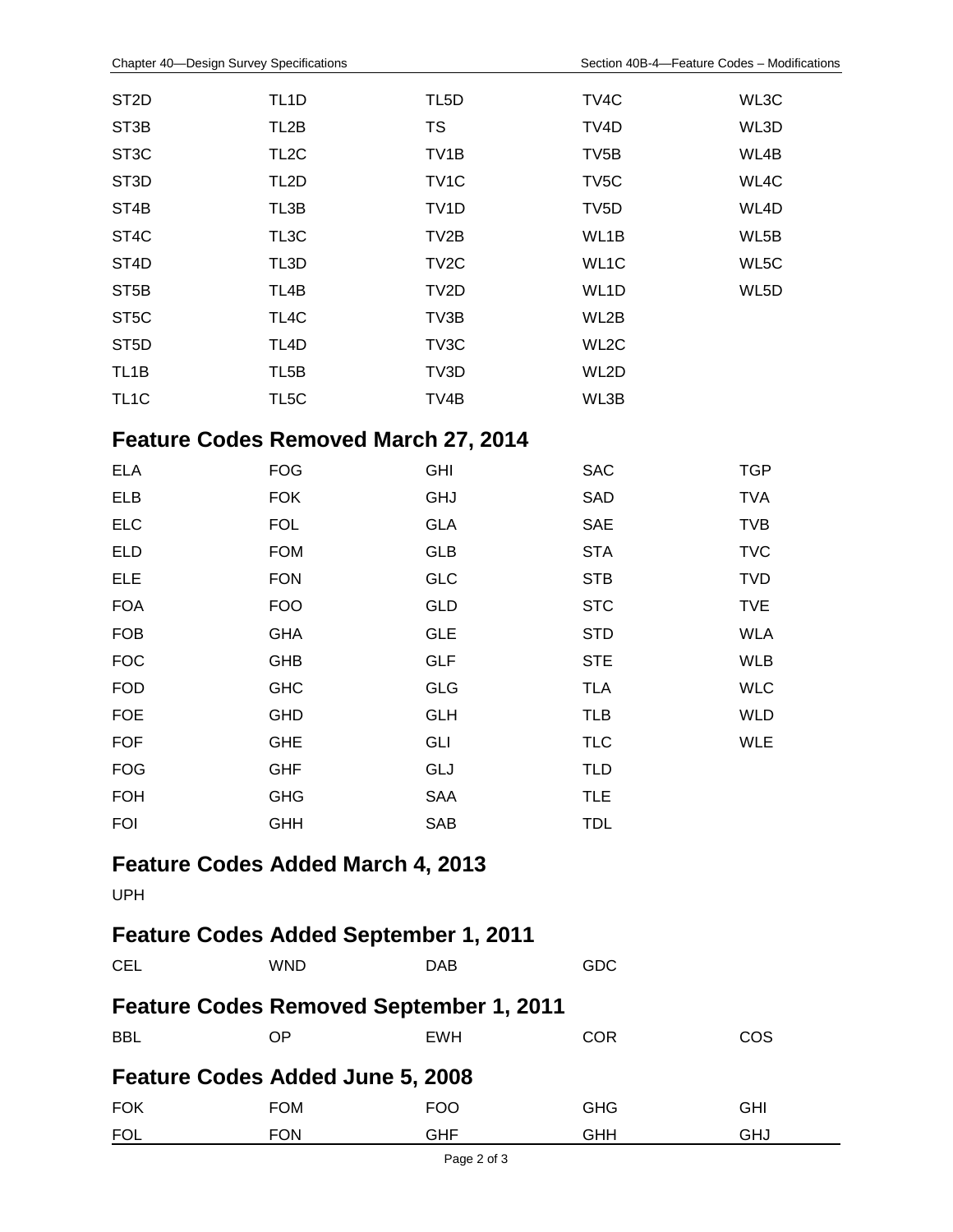| <b>GLF</b> | <b>GLG</b> | <b>GLH</b> | GLI | GL |
|------------|------------|------------|-----|----|
|            |            |            |     |    |

#### **Changed Rip September 17, 2007**

Removed instructions about using spot shot when under 15m long. Use with chain only

#### **Feature Code added June 4, 2007**

WC

### **Feature Codes Removed after April 23, 2007 Meeting**

| <b>BKC</b> | <b>CULVF</b> | <b>GRP</b> | <b>POC</b>  | ST         |
|------------|--------------|------------|-------------|------------|
| <b>BLP</b> | <b>CULVP</b> | LL         | <b>POST</b> | <b>TLN</b> |
| <b>BS</b>  | <b>DAM</b>   | <b>LTR</b> | <b>POT</b>  | TS         |
| cc         | ED           | <b>PC</b>  | <b>PRC</b>  |            |
| <b>CMP</b> | FS           | <b>PCC</b> | <b>SPI</b>  |            |
| <b>CN</b>  | <b>GPS</b>   | PI         | <b>SR</b>   |            |

Some of these features have been added back in for the GIS people. This information is needed for their work. Also, the utility codes changed to reflect the accuracy of the utility location on the projects.